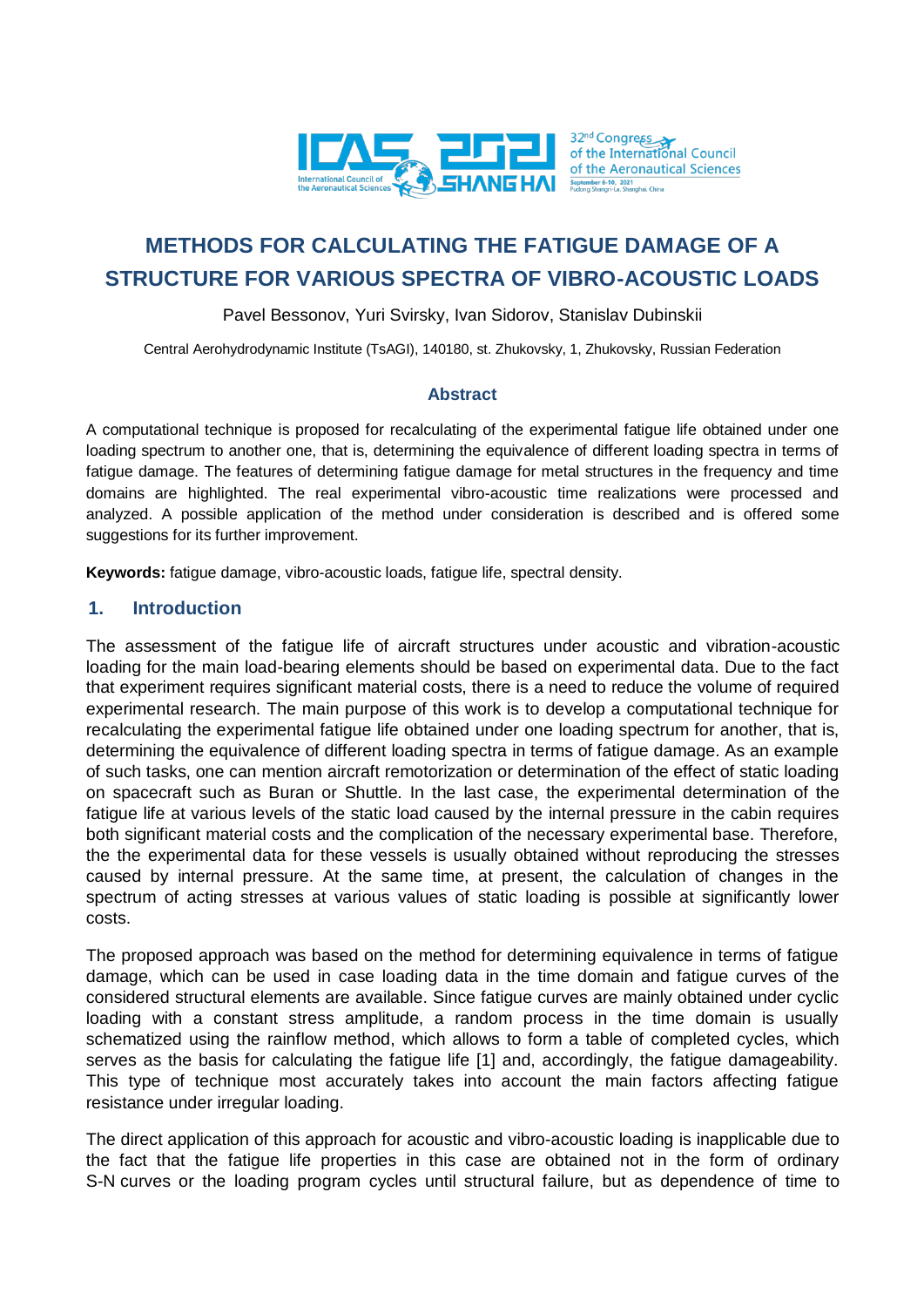failure on property of loading spectrum, usually root-mean-square value of load, that is, load data is derived from the frequency domain.

A number of methods have been developed to translate the load data in the frequency domain into a one-dimensional table of completed cycles (by amplitudes), which does not include data on the asymmetry of the cycle (average or maximum stress). These methods are based either on the introduction of additional assumptions about the form of a random process (Rice's method [2], based on the assumption of a narrow-band form of a random process), or on obtaining empirical dependencies between the one-dimensional distribution of completed cycles and the statistical characteristics of a random process (Dirlik's method [3] and etc.). An overview of these methods is presented in [4]. From Fig. 1 one can see that the approximate methods have rather strong deviations from the rainflow method in various areas. To prove the applicability of a particular method for a specific task, you need to have at disposal large number of such approaches and conduct a comparative analysis each time. In general, we can say that these methods are applicable only for implementations similar to those from which the empirical dependencies were obtained. As a consequence, the use in this case of the results of tests under random loading does not make it possible to determine the equivalence in terms of fatigue damage at very different spectral densities of the process.





In the present work, a more universal approach for determining the equivalence in terms of fatigue damage at different power spectral densities (PSD) of the process is proposed. The paper also shows the application of this technique by the example of processing real experimental vibroacoustic time realizations.

## **2. Loading process simulation**

To analyze the effect of the assumptions made on the fatigue life estimation accuracy when using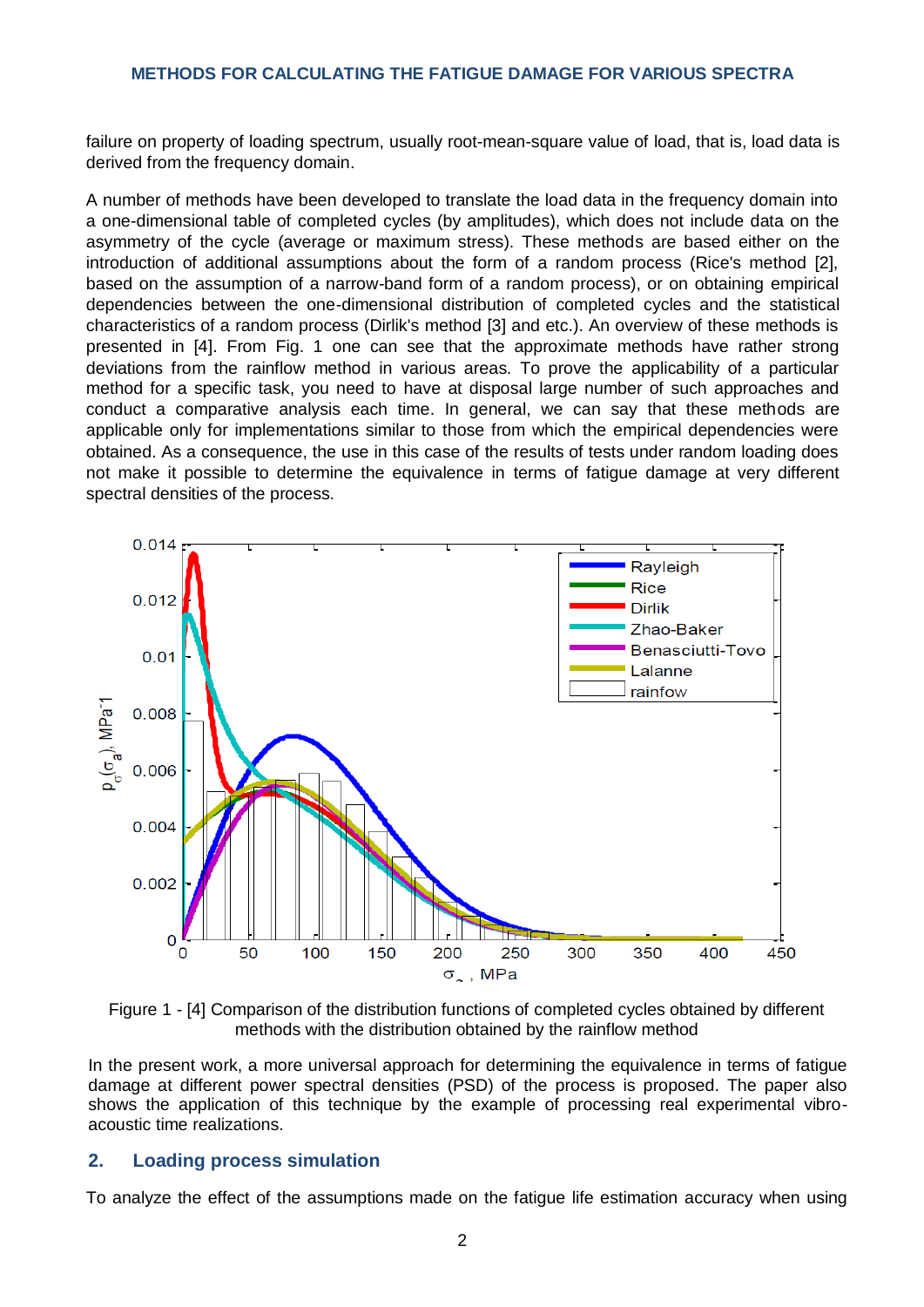the characteristics of a random process in the frequency domain, the following approach was applied. A time realization (original time realization), recorded during vibration-acoustic tests of the representative specimen was chosen. This implementation has a duration of 10 seconds and consists of 240,000 samples, and its graph is shown in Fig. 2. Using the Fast Discrete Fourier Transform (FDFT) for this time history, the power spectral density (PSD), as well as the phase spectrum, were generated. The obtained PSD and the phase spectrum are shown in Fig. 3 and Fig. 4 respectively. The frequency axes in these graphs are cut off to a value of 2000 Hz, due to the fact that the PSD values at frequencies above 2000 Hz tend to zero.



Figure 2 – Original time realization



Figure 3 – PSD of original time realization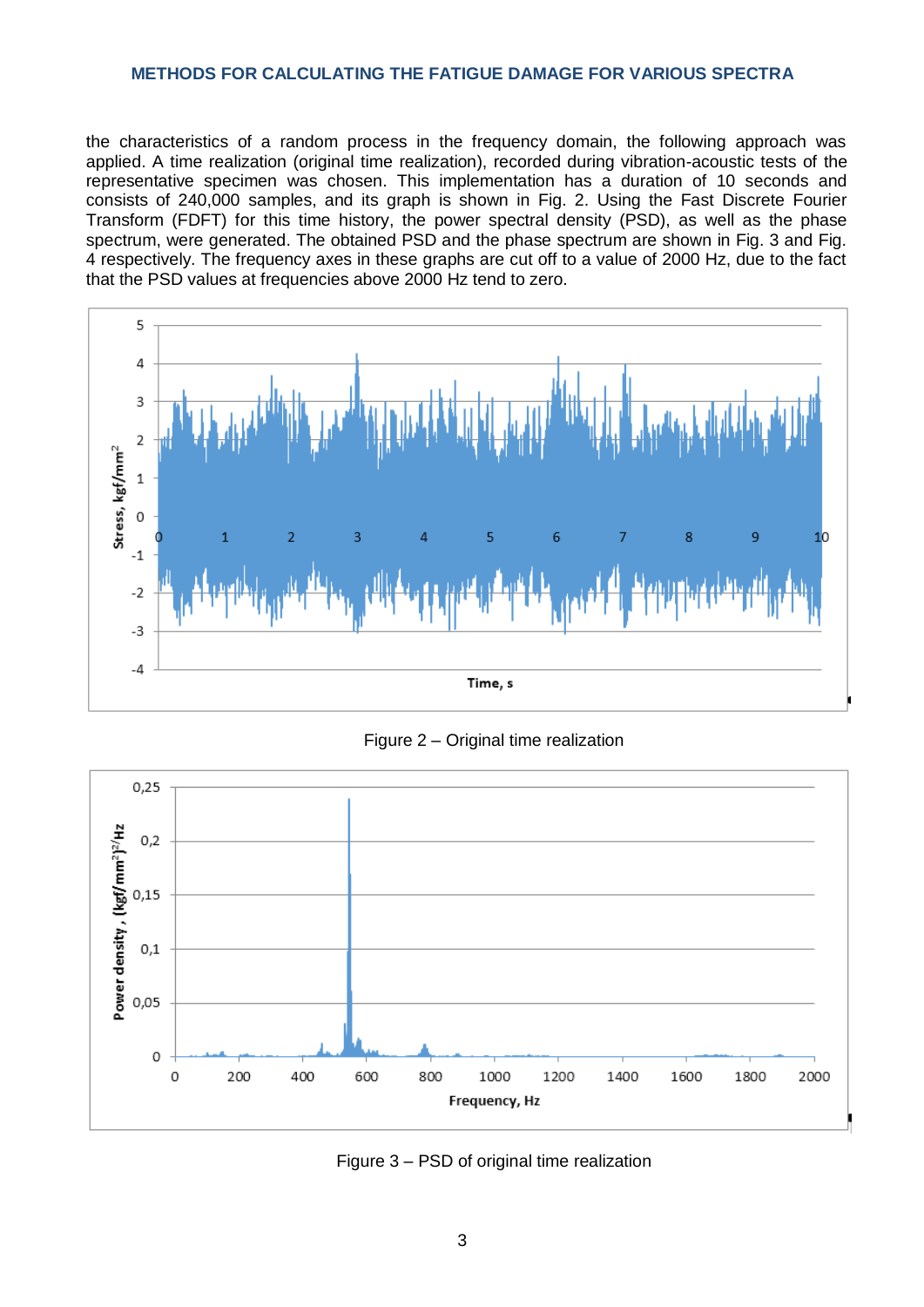

Figure 4 – Phase spectrum of original time realization

It should be noted that there are a number of important requirements for the time realization used in this methodology for modeling the loading process:

1. Its minimum duration should be chosen so that the accumulated amount of fatigue damage per unit of time  $\overline{D}$  (see below (5)) has enough time to stabilize. In this work, the following stabilization criterion was taken: the deviations  $\overline{D}$  from the average value of the relative damage, calculated for the right half of the original time realization should become a steady sinusoid with a constant amplitude. The original temporal realization considered in this work was stabilized for a duration of 4 seconds, the deviation for such a duration became less than  $\pm 5\%$ . The resulting graph of deviations  $\overline{D}$  is shown in Fig. 5.



Figure 5 - Stabilization diagrams of the deviation of the relative equivalent in terms of damage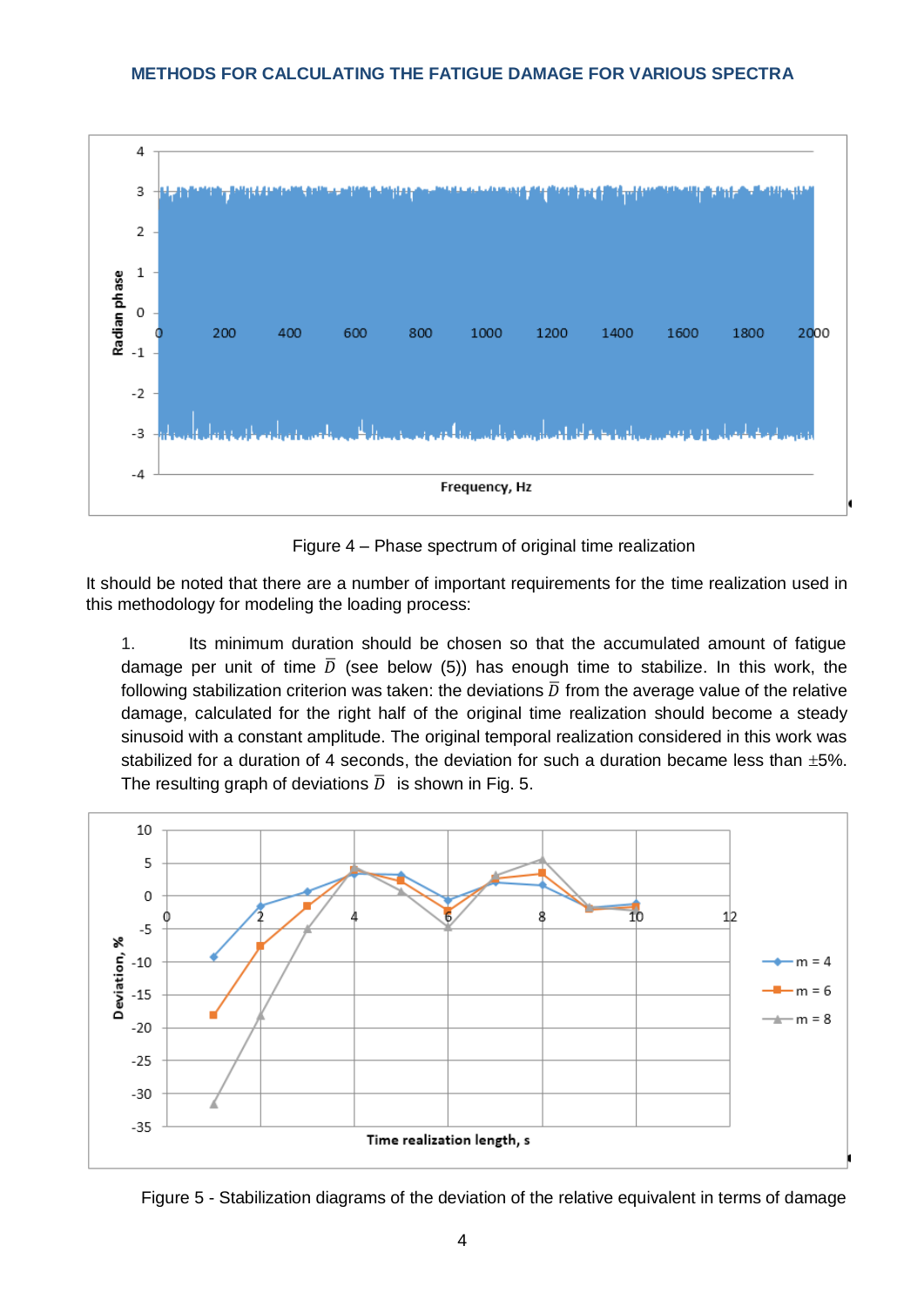2. The sampling frequency of the time realization should be chosen at least twice as high as the highest loading frequency of the considered structure. In other words, the sampling rate should satisfy Kotelnikov (Nyquist-Shannon) sampling theorem [5]. The recommended oversampling should be at least 10. The sampling frequency of the temporal implementation investigated in this work is 24 kHz, and the maximum frequency of a spectrum that is substantially different from zero is 1.9 kHz.

3. The average value of the load in the considered time realization should be a constant value. If the average value changes, then the time realization should be divided into sections with a constant average and analyzed independently of each other. At the same time, requirements 1 and 2 must be true for each allocated area.

Further modeling of the loading process is based on the assumption that the obtained PSD is generated for a random loading process. As it was shown in [6], the phase spectrum of such a process does not carry any information due to its zeroing when the statistical characteristics of the loading process are averaged. Based on the above assumption, the loading process was simulated using the inverse FDFT, the input data for which were the original PSD (Fig. 3) and the phase spectrum filled with random numbers in the range [-π, π]. After the formation of the time realization, its was scaled to equate its root-mean-square value (RMS) with the RMS of the original PSD.

As it can be seen from Fig.4, the values of the phase spectrum are uniformly distributed in the range [ $-T$ ,  $\pi$ ]. Therefore, the Mersenne twister was chosen as a pseudorandom number generator (PRNG) for the phase spectrum. This PRNG provides one of the most uniform distributions of generated pseudo-random numbers among all existing algorithms. In addition, the Mersenne twister is free of many of the disadvantages inherent to other pseudo-random number generators, such as a small period, predictability, and easily identifiable statistical patterns.

The purpose of the simulation was to numerically assess the accuracy of methods used for determination of loads by characteristics of random processes.

# **3. Analysis procedure**

The analysis considered 16 time realizations: 1 original time realization and 15 time realizations generated in accordance with the methodology described in the previous section.

For all 16 considered time realizations the extrema were identifiedand processed using the rainflow method [6-7] in order to obtain a table of completed half-cycles. Undeer completed half-cycle a halfcycle represented by the rainflow method is meant. Representing by the rainflow method was carried out according to the upgraded algorithm [8]. In contrast to the algorithm described in [8], in current algorithm the table of completed half-cycles has better accuracy. The increase in accuracy is achieved due to the fact that having the required amount of free disk space, the upgraded algorithm allows to record "raw" data on the determined half-cycles (without merging half-cycles with similar characteristics into one line of the table of completed half-cycles).

According to the proposed method, a table consisting of a sequence of lines and containing completed half-cycles was formed. Each line consists of cells, in which the parameters of a halfcycle were written, in this case, these are the maximum stress, stress range (double stress amplitude) and the number of half-cycles with these parameters.

The resulting tables were processed using the linear damage hypothesis and the traditional method for metal aircraft structures used to determine the equivalent Q in terms of damage

$$
Q = \frac{D}{D_{\text{init}}} \tag{1}
$$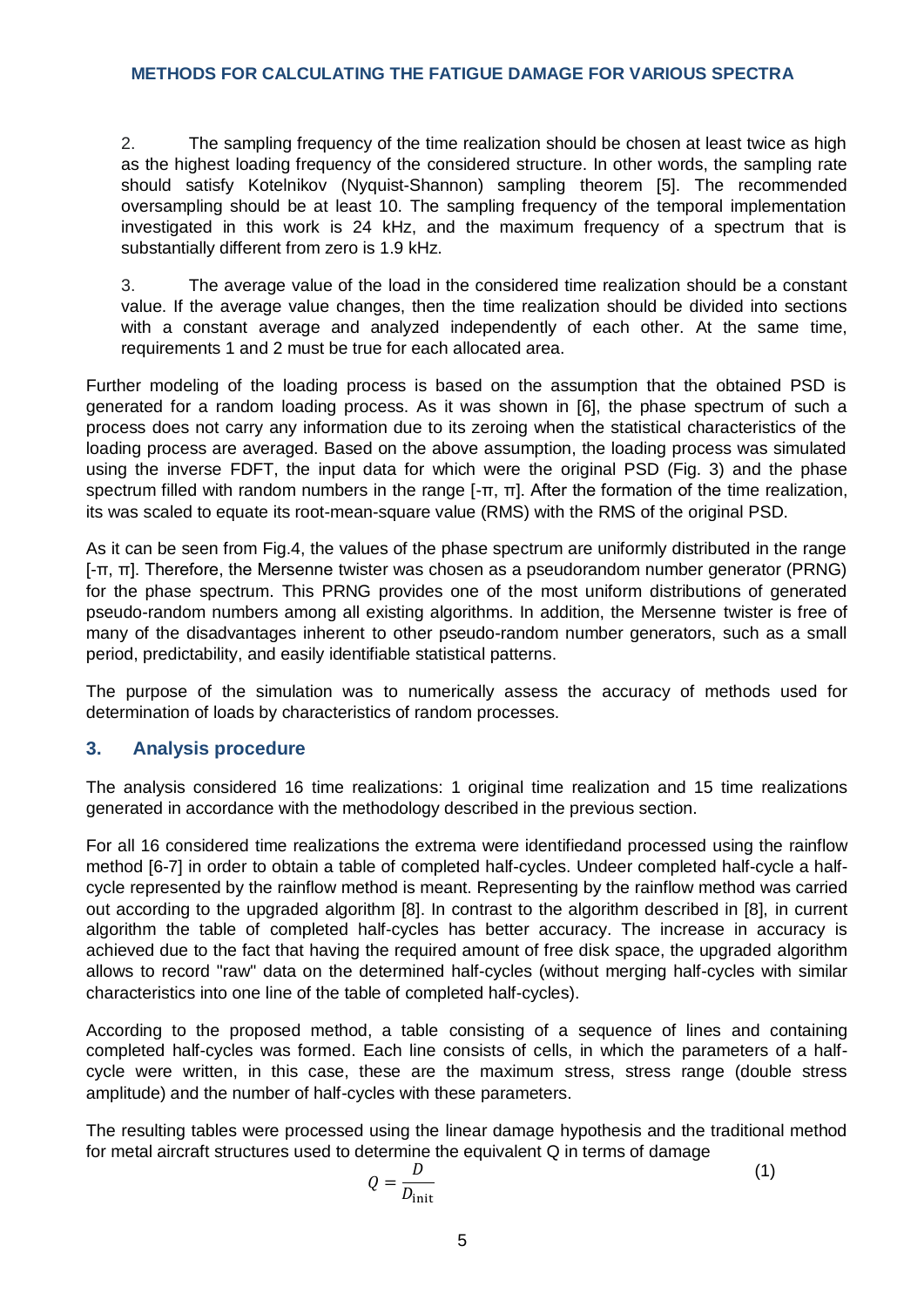$$
D = \sum_{i=1}^{M} n_i D_i \tag{2}
$$

$$
D_i = \sigma_{\text{equ}}^m \tag{3}
$$

$$
\sigma_{\text{equiv}} = \sigma_{\text{max }i}^{\chi} (2 \sigma_{a i})^{1-\chi} \tag{4}
$$

$$
\overline{D} = \frac{D}{L}
$$
 (5)

$$
Q_m = \frac{1}{N} \sum_{j=1}^{N} Q_j
$$
\n
$$
(6)
$$

where *D* is the fatigue damageability of the analyzed time realization;

 $D_{init}$ - fatigue damageability of the original time realization;

 $D_i$ – fatigue damage of one full half-cycle, determined with an accuracy up to a constant;

m - the parameter of the fatigue curve;

M - the number of loading modes identified in this implementation;

 $n_i\;$  - the number of half-cycles in the i-th loading mode;

 $\sigma_{eavi}$  - is the equivalent stress of a full half-cycle in the i-th mode;

 $\sigma_{\text{max}i}$  - Maximum stress of a full half-cycle in the i-th mode;

 $\sigma_{ai}$  - amplitude of a full half-cycle in the i -th mode;

- $\chi$  coefficient of the generalized Oding (Walker) formula, taken in this case equal to 0.5;
- $\overline{D}$  relative fatigue damage per unit time;

 $L$  - the length of the implementation in seconds.

 $Q_m$  - the average value of the equivalent damageability, calculated for N generated time realizations;

*j* -the serial number of the generated time realization;

Three values representative for metal alloys were taken as the constant m:  $m = 4$ ,  $m = 6$  and  $m = 8$ . Determination of  $Q_m$  was carried out for each of these values.

## **4. Analysis results**

The values of Q obtained for all investigated time realizations are shown in comparative Table 1.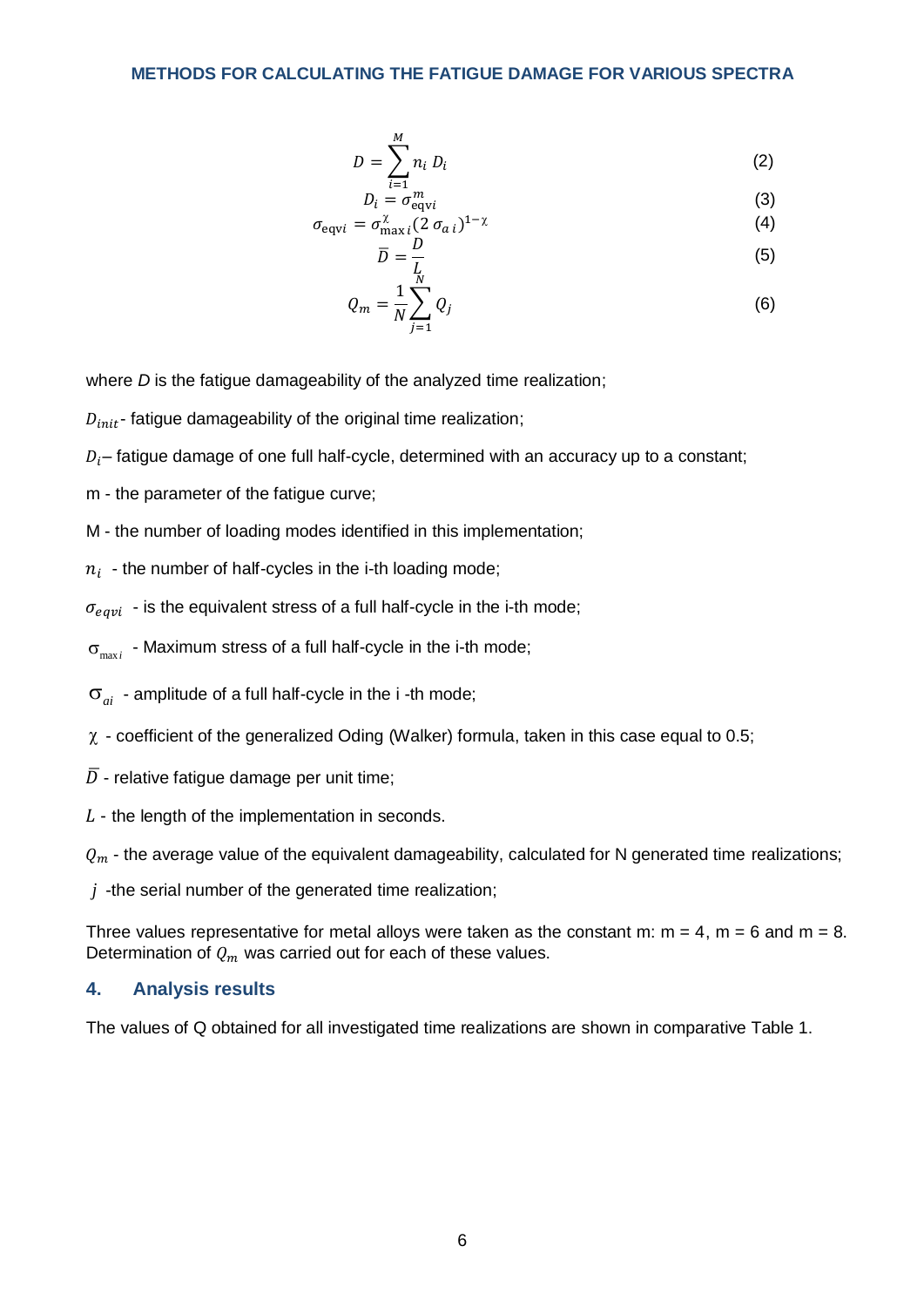| <b>Time realization</b> | $Q(m = 4)$ | $Q(m = 6)$ | $Q(m = 8)$ |
|-------------------------|------------|------------|------------|
| Original                | 1          | 1          | 1          |
| No1                     | 0,944      | 0,894      | 0,825      |
| No <sub>2</sub>         | 0,950      | 0,896      | 0,844      |
| N <sub>23</sub>         | 0,985      | 1,003      | 1,042      |
| Nº4                     | 0,967      | 0,976      | 1,018      |
| Nº5                     | 0,938      | 0,910      | 0,875      |
| No <sub>6</sub>         | 0,978      | 0,996      | 1,036      |
| Nº7                     | 0,964      | 0,964      | 1,007      |
| Nº8                     | 1,003      | 1,057      | 1,159      |
| Nº9                     | 0,950      | 0,907      | 0,866      |
| Nº10                    | 0,959      | 0,931      | 0,903      |
| No 11                   | 0,953      | 0,942      | 0,959      |
| Nº <sub>12</sub>        | 0,968      | 0,989      | 1,049      |
| Nº13                    | 0,991      | 1,035      | 1,142      |
| Nº14                    | 0,964      | 0,961      | 0,963      |
| Nº <sub>15</sub>        | 0,949      | 0,916      | 0,881      |

Table 1 - The obtained values of damage equivalents

As it can be seen from the Table 1, the average  $\mathcal{Q}_m$  for the 15 generated time realizations is 0.964 at  $m = 4$ ; 0.959 for  $m = 6$  and 0.971 for  $m = 8$ . The charts of  $Q_m$  variation from unity depending on the number of generated time realizations (N) are shown on Fig. 5. It follows that when  $Q_m$  is averaged over more than 7 time realizations, the variation of  $Q_m$  becomes less than 5%, and with a further increase in the number of generated time realizations, it does not change much. Along with that the resulting variation  $\mathcal{Q}_m$  doesn't go beyond the variation of  $\,\overline{\!D}\,$  when it stabilizes (Fig. 5).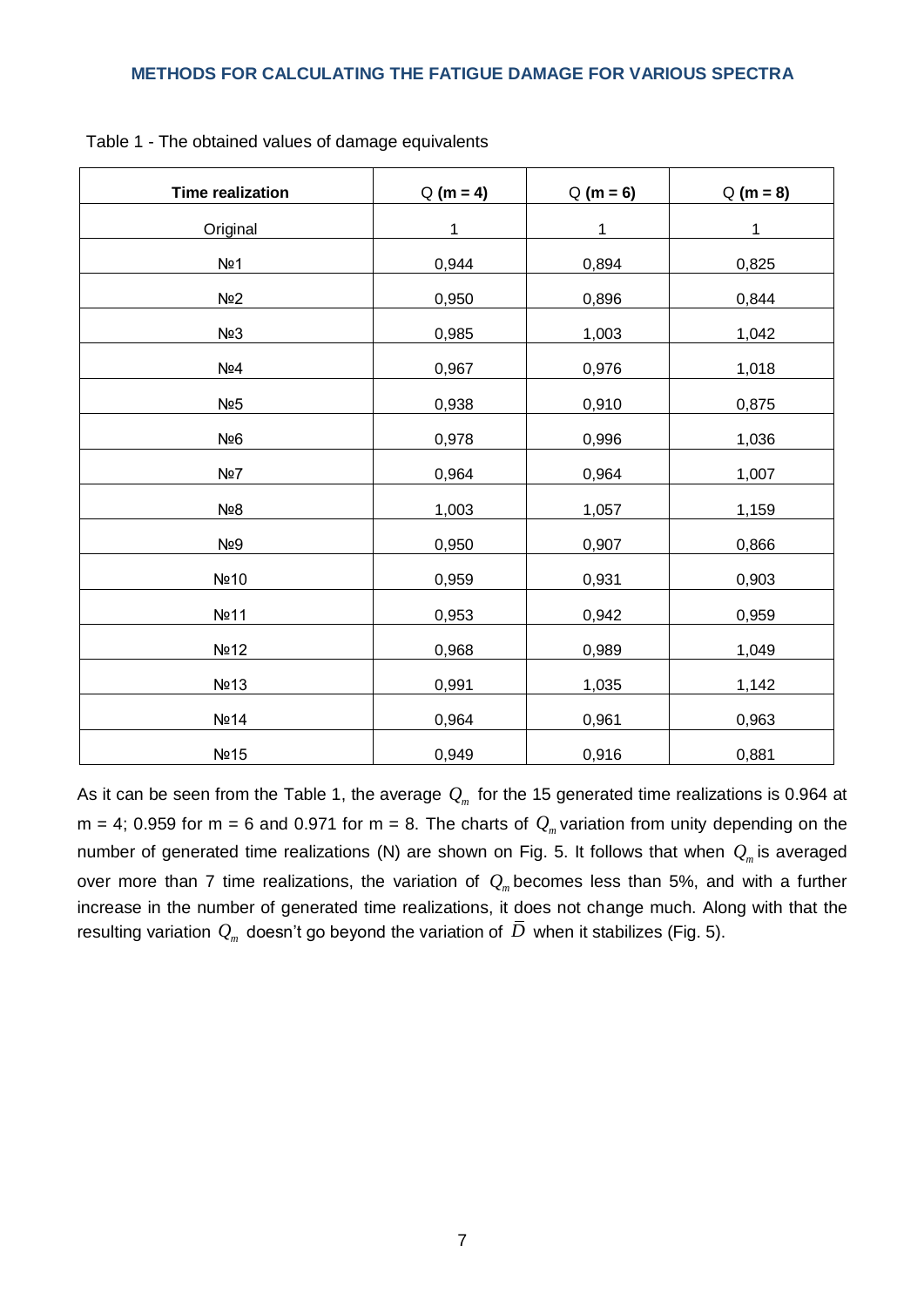

Figure 6 - Variation of  $Q_m$ , calculated for multiple time realizations

In addition, for the original and two generated time realizations, differential distributions of equivalent stresses and ranges of completed cycles were identified (Fig. 7 and Fig. 8, respectively). It can be seen from the charts that the distributions of the generated realizations quite well repeat the distributions obtained from the original time realization.



Figure 7- Differential distribution of equivalent stresses of completed cycles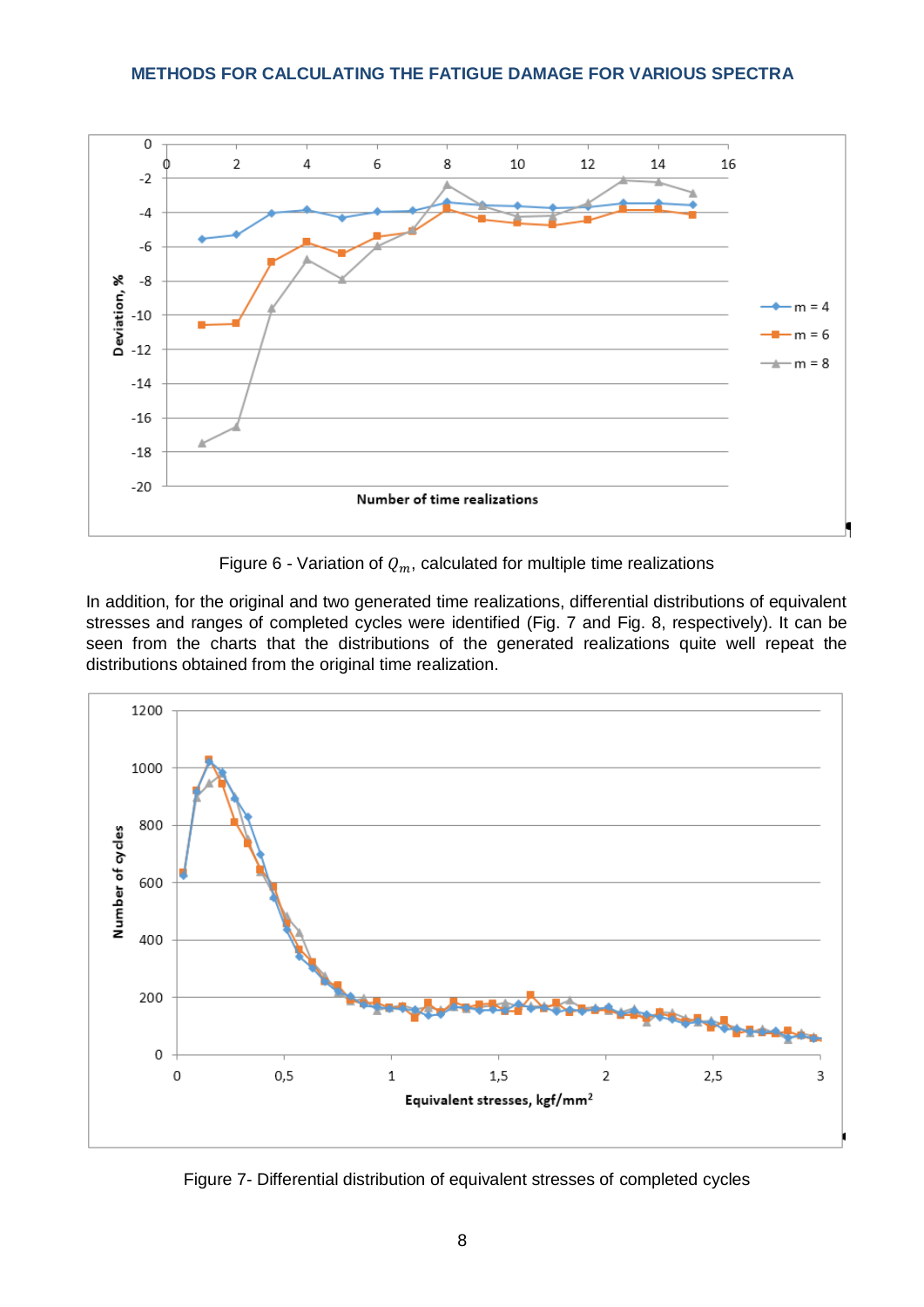

Figure 8 - Differential distribution of completed cycle stress ranges

However, it should be noted that the described method doesn't allow to record and save , the RMS and the average value of the original PSD in generated time realizations. In this relationit is proposed to scale the time realizations to achieve equality between the RMS of the obtained time realization and the RMS of the original PSD. For the further development of the technique it is recommended to implement the procedure of generating the original loading consistent with those used in obtained experimental data.

# **5. Possible application of the technique**

The described method for calculating fatigue life can be used to solve a wide range of problems. One of such tasks may be the recalculation of the structural damage from one PSD of loads to another. The need for such a recalculation may arise, for example, if it is impossible to directly obtain data on fatigue damage caused by vibration-acoustic loading of the aircraft engine. Having the loads PSD and fatigue damageability caused by vibro-acoustic loading for aircraft configuration with "Engine 1" using this technique the fatigue damageability for aircraft configuration with "Engine 2" can be determined, provided that the loads PSD for "Engine 2" is known. Such a recalculation of the damage rates can be carried out during the remotorization of aircraft.

# **6. Conclusion**

In the presented work, a universal approach is considered for determining the equivalence in terms of fatigue damage at various spectral densities of the process. The given processing of real experimental vibro-acoustic time realizations showed quite acceptable variations (<5%) of the obtained values of the equivalent in damage ( *Qm* ) from 1.

Also, the paper describes a possible application of the method under consideration and offers suggestions for its further improvement.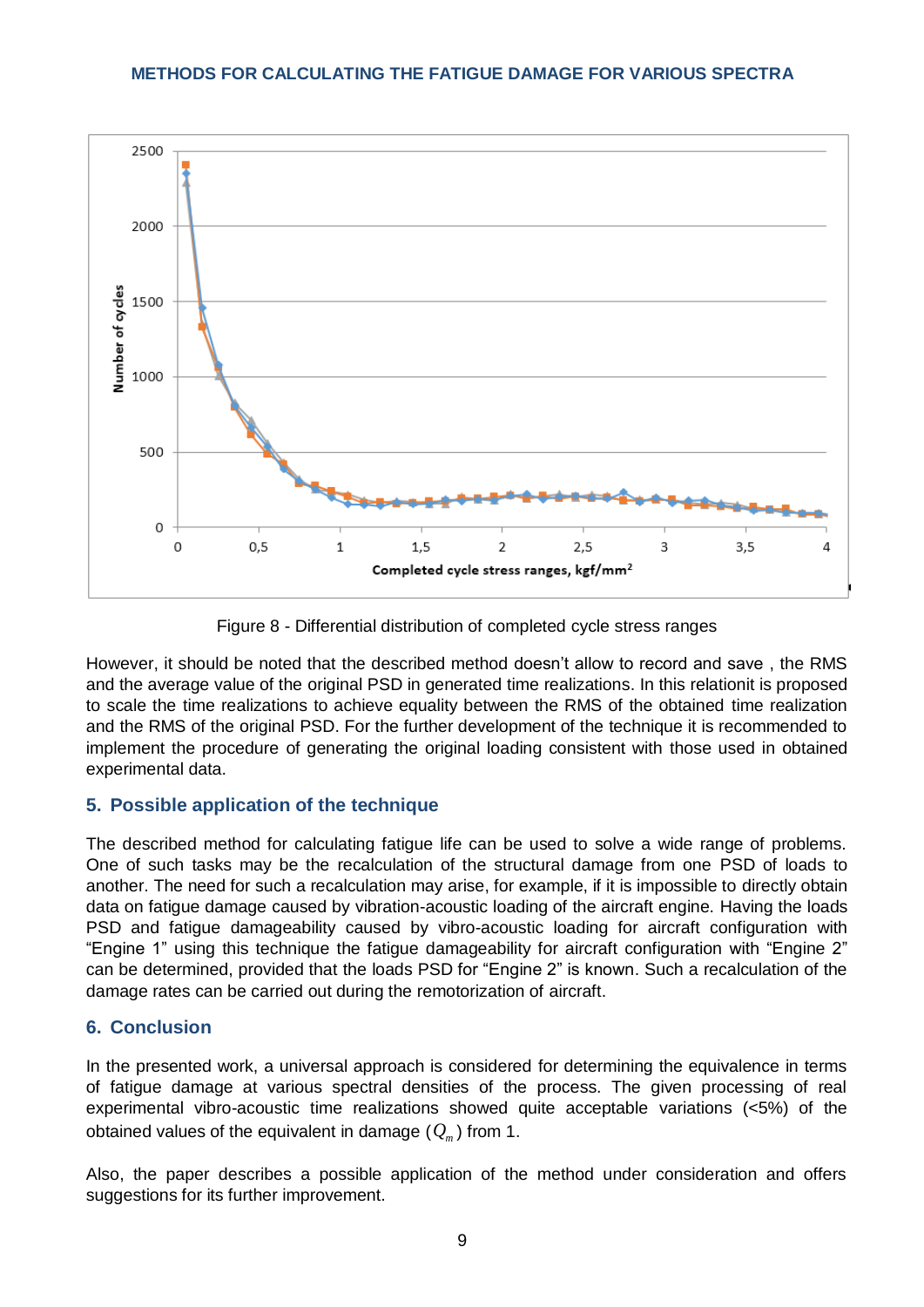# **7. Copyright Statement**

The authors confirm that they, and/or their company or organization, hold copyright on all of the original material included in this paper. The authors also confirm that they have obtained permission, from the copyright holder of any third party material included in this paper, to publish it as part of their paper. The authors confirm that they give permission, or have obtained permission from the copyright holder of this paper, for the publication and distribution of this paper as part of the ICAS proceedings or as individual off-prints from the proceedings.